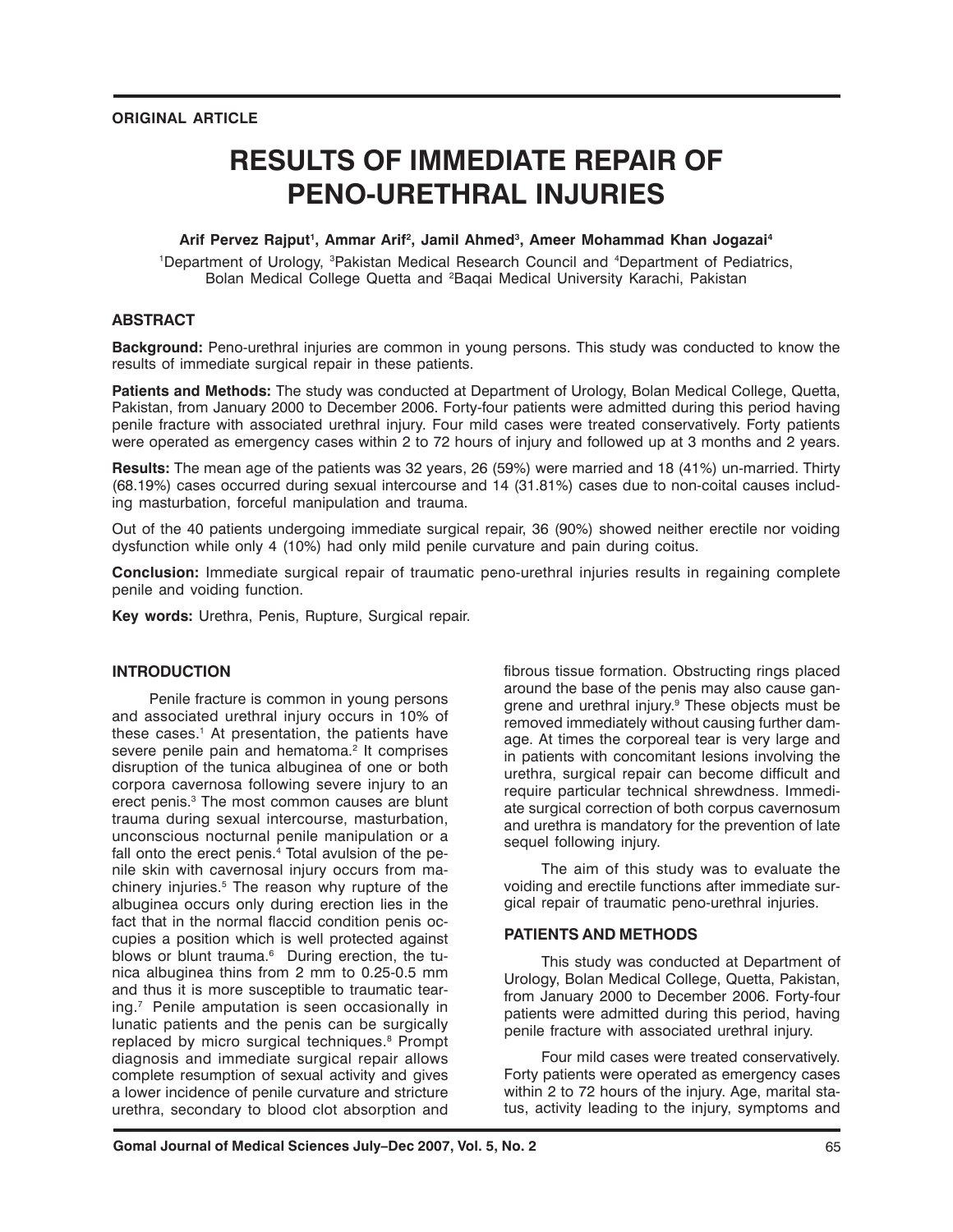signs, management and outcome were recorded on a proforma designed for this purpose.

Patients had hematoma, shaft deformity and retention of urine after injury. Foley's catheters (16 Fr) was tried gently to relieve the retention before proper surgical repair and it was successfully passed in three patients and retained in the bladder. After routine blood investigations, ascending urethrogram was carried out. In operation theatre preoperative cystoscopy was performed to assess the site and extent of urethral injuries, followed by operation via a circumferential sub-coronal incision. After evacuation of hematoma with heparinized normal saline, the lesions of albugenia were identified and closed with 4/0 PDS interrupted suture. The lesions in corpus spongiosum and urethra were repaired using a 6/0 polyglactin sutures. In two cases the lesion was very large and reconstruction of the corpora was carried out by means of a split thickness dermal graft harvested from the thigh. A urethral Foleys catheter (18 Fr) was placed before stitches of urethra during surgery and repair of urethra was performed with absorbable sutures in order to prevent inadvertent urethral damage and the possibility of future strictures. The sub-coronal skin incision was stitched with interrupted 2/0 chromic catgut. Suprapubic cystostomy was performed at the end of procedure.

Catheter was removed 72 hours after the operation in cases of simple urethral contusion. Patients in whom urethral were reconstructed, the catheter was retained for a week and a cystostomy for 2 weeks. Third generation cephalosporins and aminoglycosides were administered pre and post operatively for a week in all the cases. All the patients were followed up at 3 months and 2 years.

## **RESULTS**

Forty-four patients were admitted during this period having penile fracture with associated urethral injury and retention of urine. Four mild cases were treated conservatively. Forty patients were operated as emergency cases within 2 to 72 hours.

The mean age of the patients was 32 years, 26 (59%) were married and 18 (41%) un-married. Thirty (68.19%) cases occurred during sexual intercourse and 14 (31.81%) due to non-coital causes; masturbation (8/44), a fall on erect penis as a consequence of heavy alcohol intake (4/44) and 2/44 lunatic patients injuring their penises themselves.

There were no significant early post-operative complications and the patients were sent home 7 days following operation. These patients were followed at 3 months and 2 years.

Thirty-six (90%) patients had a normally conformed penis on erection with optimal functional and aesthetic results, while 4 (10%) patients had a mild curvature and pain during coitus due to residual fibrosis. These four were those patients who underwent surgery at 48 to 72 hours after trauma.

All patients were potent as evidenced by pharmacological (prostaglandin) induced erection and patient's inquiry. Erectile function was preserved and there was no penile curvature in 36 cases. Urethrography and cystoscopy demonstrated an excellent urethral healing.

Outcome was excellent and all patients regained complete penile function.

# **DISCUSSION**

In a literature review a large number of cases of penile injury 10% of these had an associated urethral injury. Majority of workers prefer immediate operative repair to avoid long-term sequelae such as penile deformity, infected hematoma and impotence.10,11,12 If signs such as blood at the urethral meatus or scrotal hematoma are present, a retrograde urethrogram needs to be performed to evaluate for urethral injury.<sup>13</sup> Preoperative cavernosography can be performed in cases with limited hematoma or ecchymosed penile skin because the extent of the lesion in corpora cavernosa is not always comparable to the physical signs.14 We observed one case of urethral rupture and two cases of a large albuginea tear (more than 2 cm) with only a limited hematoma and slight penile swelling. Ultrasound examination can reveal the albuginea defect when the subcutaneous edema and hematoma are limited. When a urethral rupture is suspected following urethral bleeding or an inability to urinate, a preoperative cystoscopy is mandatory for the correct diagnosis in all cases.<sup>15</sup> Unlike urethrography, this maneuver can be performed during operation with a sterile technique avoiding surgical field contamination and a wastage of time. We recommend immediate explorative surgery in the presence of evident physical signs of major hemorrhage and penile deformity because ultrasound diagnosis is difficult in these patients due to the pronounced subcutaneous blood and edema.<sup>16</sup> In these conditions a corpora albuginea tear is present in 100% of patients. Prompt surgery gives better aesthetic and functional results, as evidenced by only four patients in our series with post-operative mild curvature who were operated on 2nd and 3<sup>rd</sup> day. Penile and urethral surgery is important when a lesion is severe or associated with urethral injury. Surgery prevents post-operative complications such as shaft curvature, corporal narrowing or urethral strictures.<sup>17</sup> When a corporal lesion is associated with urethral